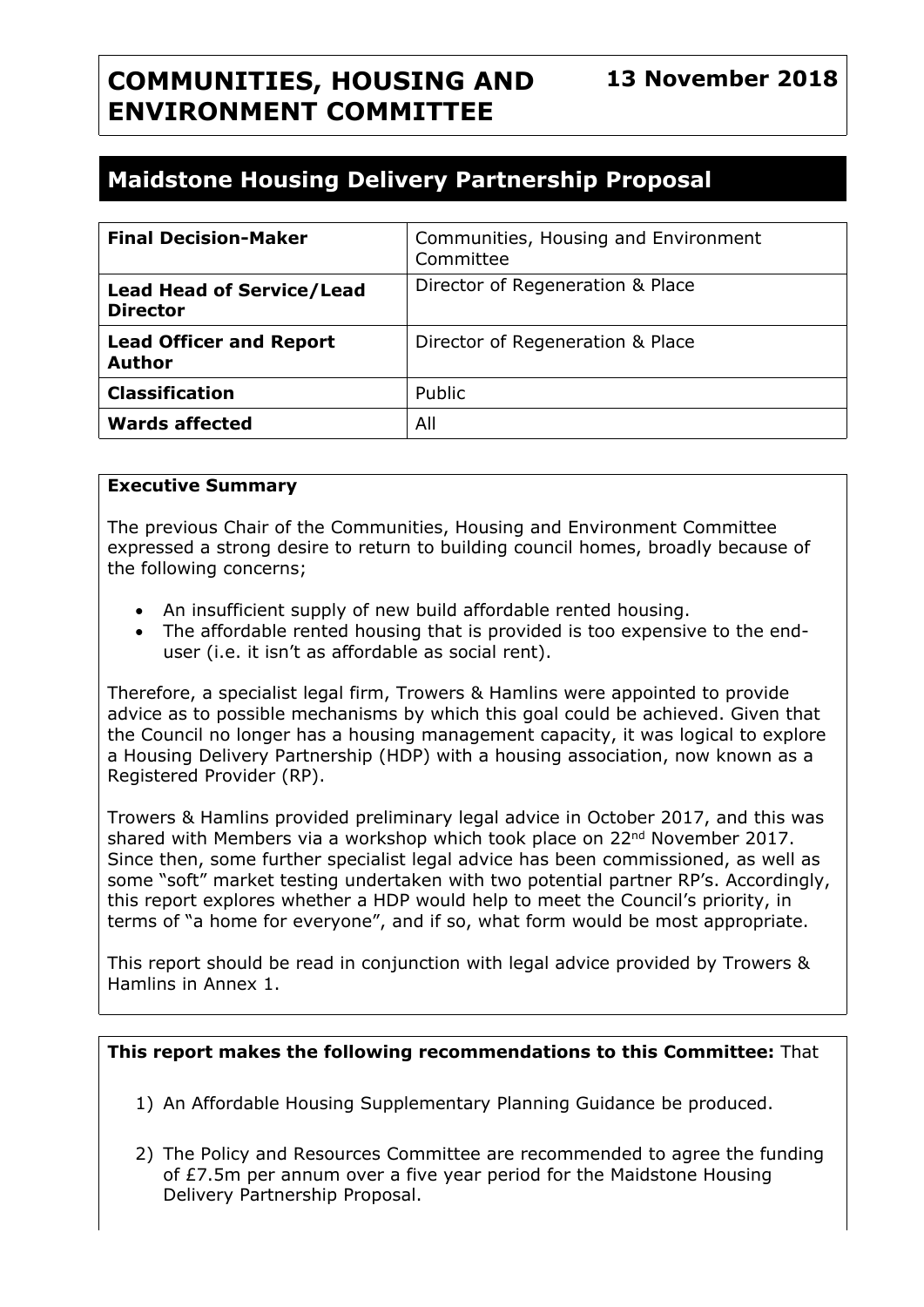- 3) Subject to funding approval of £7.5m per annum over a five year period by the Policy and Resources Committee, the Communities, Housing and Environment Committee agrees that:
	- a. Delegated authority be given to the Director of Regeneration and Place, in consultation with the Chairman of the Communities, Housing and Environment Committee, to secure co-investment between the Council and Registered Provider of £15m pa total over a 5 year period.
	- b. Co-investment between the Council and a Registered Provider be targeted at achieving a 50% market share of the S106 affordable housing market in Maidstone.
	- c. A programme of engagement with Parish Councils be commenced, to gauge the appetite for bringing forward rural exception sites for affordable housing.

| $\mid$ Timetable                                    |                  |
|-----------------------------------------------------|------------------|
| $\vert$ Meeting                                     | <b>Date</b>      |
| Communities, Housing and Environment<br>  Committee | 13 November 2018 |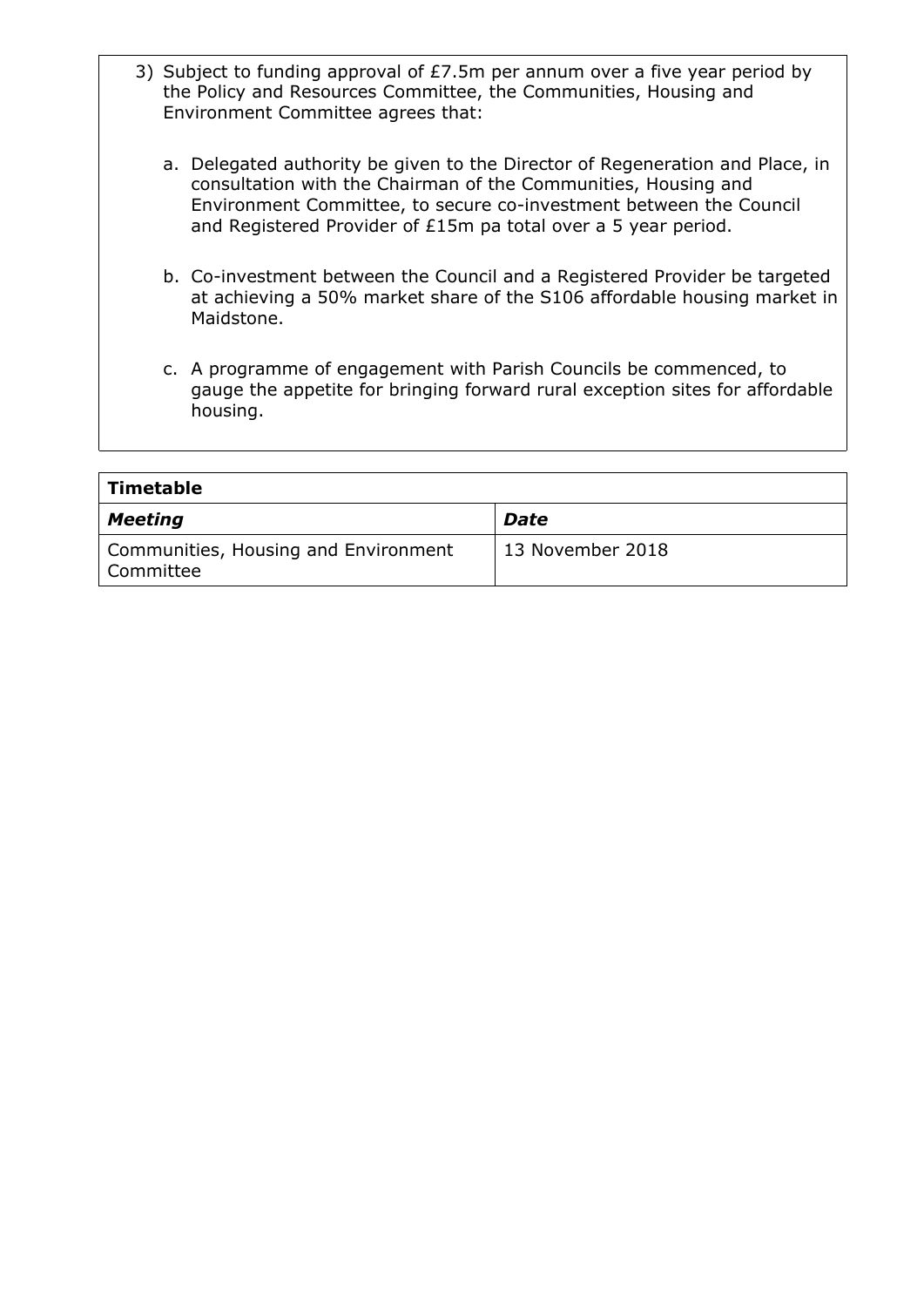#### **1. INTRODUCTION AND BACKGROUND**

- 1.1 A return to building council housing, or affordable housing, as it is commonly now termed, would be a significant reversal of a previous Council decision, inasmuch, back in 2004 the Council opted to transfer its council housing stock of around 6,000 units to Golding Homes (formerly Maidstone Housing Trust). I.e. Maidstone is a Large Scale Voluntary Transfer (LSVT) local authority.
- 1.2 Consequently, the Council's Housing Revenue Account (HRA) was closed, and at present, an HRA is the only mechanism by which a Council can directly hold and fund council housing (at scale, beyond around 50 units). Despite different government announcements over the previous decade welcoming and promoting a greater role for Council's in the delivery of affordable housing, no firm financial mechanism has ever been put in place to facilitate direct council house building at scale, other than relaxations and the subsequent (Oct 2018) removal of borrowing caps in Council HRA's.
- 1.3 If a Council doesn't any longer have an HRA, like Maidstone, it could reopen one, but as it would be devoid of assets and income, there wouldn't be borrowing headroom within it for investment. That said, there is a political support growing at a national level to allow LSVT authorities to reopen HRA's with an ability to borrow.
- 1.4 Therefore, in terms of the challenge set by the previous Chair, and given that Maidstone is no longer a stock owning authority (without an HRA), a more creative and modern approach is required in terms of how the Council could take a more proactive role in the delivery of affordable housing within the borough.
- 1.5 Furthermore, despite Maidstone being an LSVT authority, housing remains a key priority for the council, and consequently it still undertakes some important housing related investment and activity, as follows;
	- **Maidstone Property Holdings Limited (MPH)**. The Council has approved a further £34m of capital investment into MPH, over a fiveyear period to invest in market rented housing, via its housing company, MPH. This investment will increase the overall supply of housing in the borough as well as deliver a commercial return to the Council. At the end of this capital program, MPH will own around 175- 200 market rented homes. Whilst the primary driver for MPH is commercial return (by letting properties at market rents), a by-product of the Council's developments is that around 1/3 of the homes developed will need to be provided for affordable housing, and so as things stand, this would be passed to an RP. Furthermore, some (circa 1/3) of the developments will also provide some homes for market sale, by way of joint ventures with the developer / contractor partners.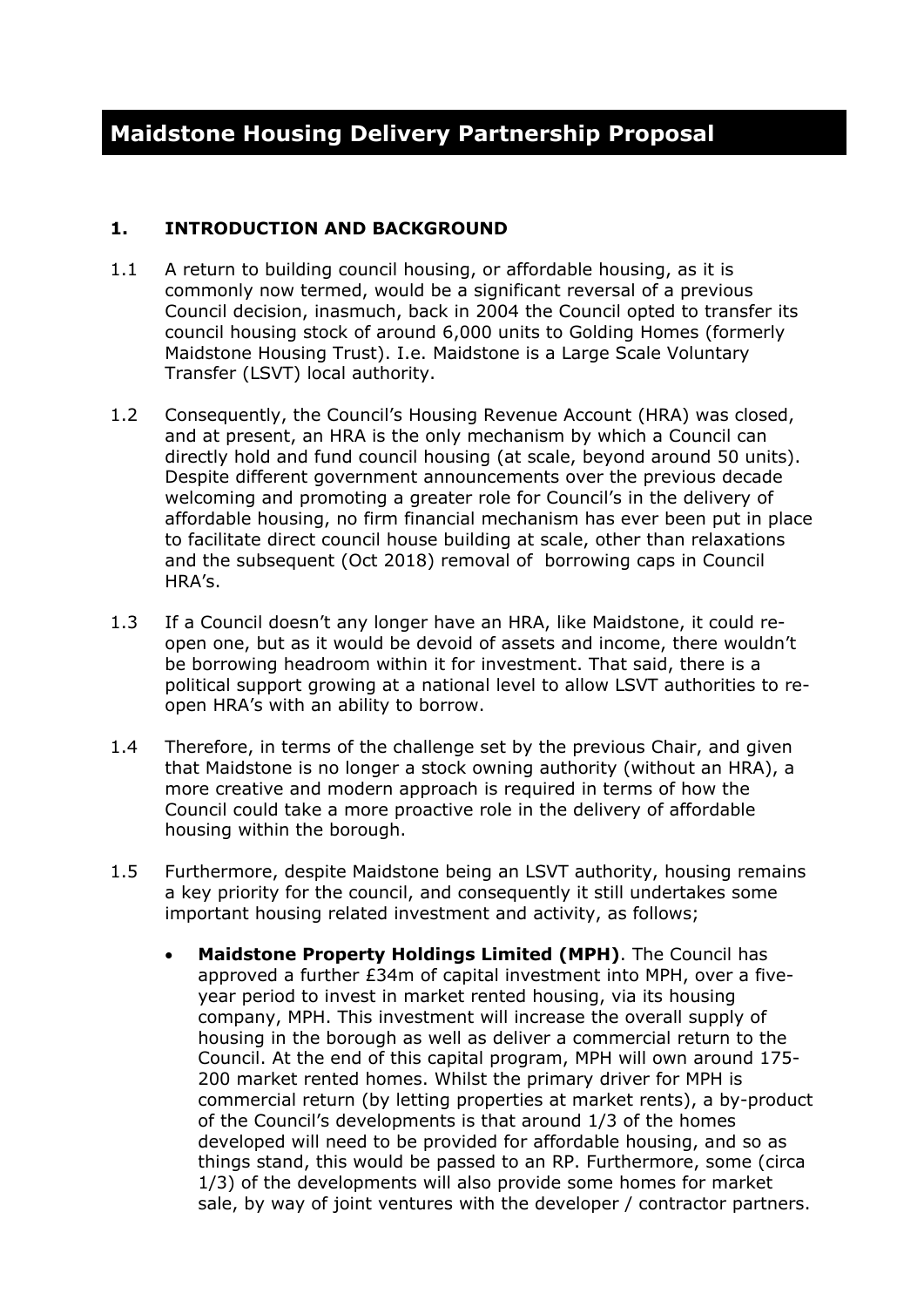- **Temporary Accommodation (TA) for homeless households.** To help alleviate the difficulties and costs incurred in using private sector temporary accommodation (TA), the Council already owns circa 60 units of TA and is making good progress towards achieving its goal of having a portfolio of 75 units of TA. By way of background, there is a rising amount of homelessness applications (800 per annum) being made to the Council, and so the Council has around 130 households in TA at any one time (some of which is owned by private sector providers).
- **Affordable Housing SPD**. The Council has been instrumental in the delivery of affordable housing by introducing and applying Strategic Policy 20 (Affordable Housing) within the Local Plan. Furthermore, the outcomes from this policy could well be improved by the introduction of a robust Affordable Housing SPD to SP20. This SPD is in the early stages of production and will likely be adopted by both the SPS&T Committee early next year. Within it, it will not be possible to increase the burden on developers, but the percentage (quantum) and / or tenure split (to include rent levels) could perhaps be re-cast, if doing so was cost neutral in terms of the overall viability to developers. For example, some shared ownership units could perhaps be forgone, in exchange for lower rents on the affordable rented units. The Council committed (within our Local Plan) to produce this SPD, and to some degree, it will in time bring about benefits.

## **The Affordable Housing Landscape in Maidstone**

1.6 The overall affordable stock of rented housing in Maidstone is 8,706 homes, for which the top ten stock holders are as follows:

| <b>Golding Homes Limited</b>            | 6328 |
|-----------------------------------------|------|
| Hyde Housing Association Limited        | 660  |
| Town and Country Housing Group          | 312  |
| West Kent Housing Association           | 194  |
| Clarion                                 | 164  |
| Orbit South Housing Association Limited | 149  |
| Heart of Medway Housing Association Ltd | 135  |
| <b>Sanctuary Housing Association</b>    | 123  |
| Senacre Housing Co-operative Limited    | 77   |
| <b>Moat Homes Limited</b>               | 71   |

1.7 In terms of growing the affordable housing stock in the borough, irrespective of ownership, the primary delivery mechanism of any significance is through Section 106 agreements entered into between developers and the Council, where they are required to transfer a percentage of their new homes built to an RP, typically at around 60% of the Open Market Value (OMV), to be provided as a mixture of affordable rented homes and shared ownership homes.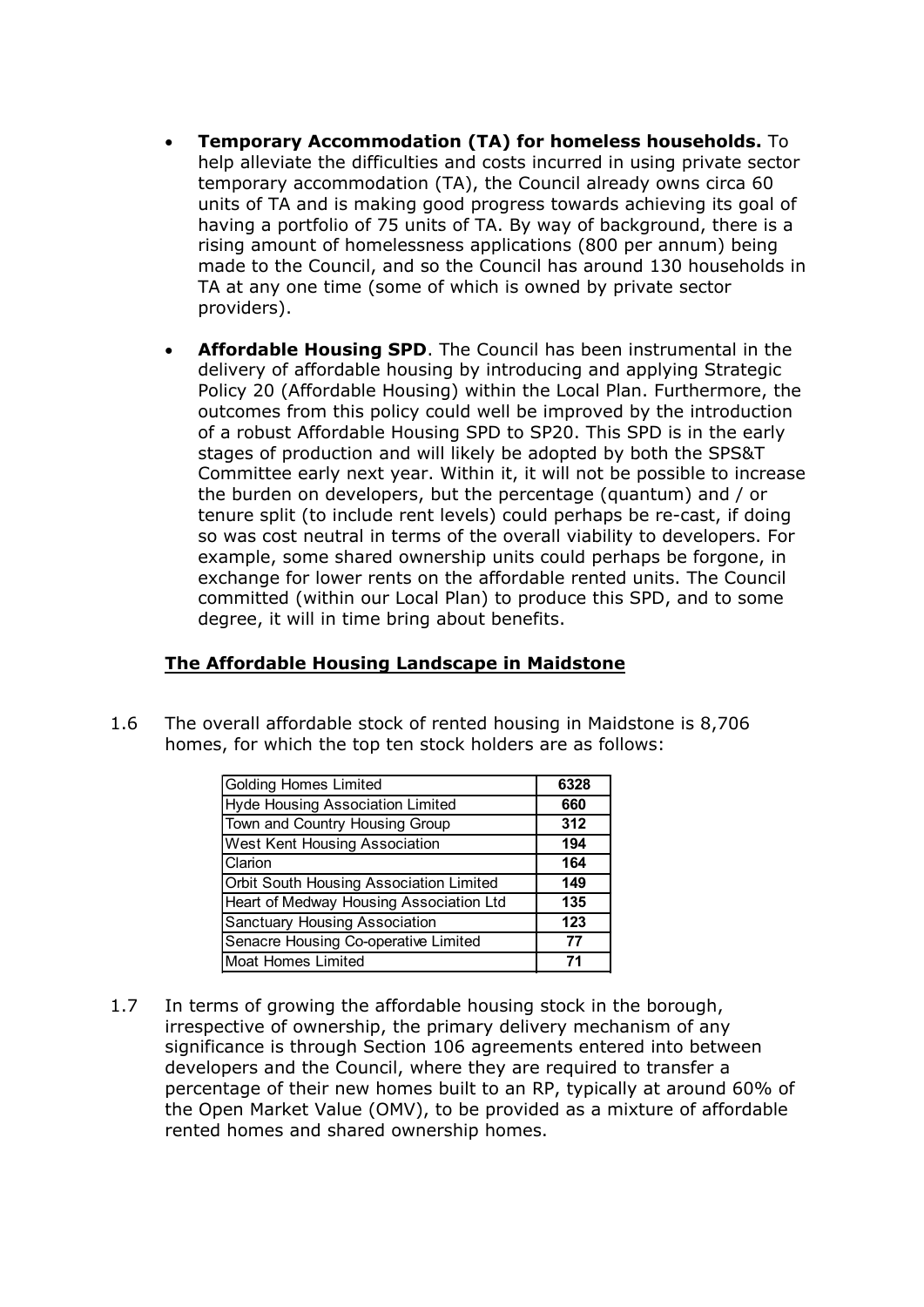- 1.8 There are also a number of non-charitable 'For Profit' registered providers entering the market, and so in terms of any potential partnerships, the Council could consider such organisations too.
- 1.9 The alternative means to deliver affordable rented housing (i.e. with the subsidy not coming through S106), are twofold as follows;
	- By building homes that would otherwise be for market housing but retaining them for use as affordable rent through the application of grant funding available from Homes England. Typically the amount of grant required per home would be circa £100k, but Homes England do not offer anywhere near this level, perhaps just £30k at best. The Greater London Authority has recently raised grants rates in London because of this impasse, but similar moves seem someway off outside of the capital. Needless to say, this situation will be monitored in case of any favourable changes to the grant funding environment. Furthermore, the Ministry of Housing, Communities & Local Government have recently launched an "Additional Housing Revenue Account Borrowing Programme", which is tasked with increasing council housebuilding, but this is only of benefit to those authorities that already have an HRA.
	- By building homes on rural exception sites. These are small sites used for affordable housing in perpetuity where sites would not usually be used for housing. Rural exception sites seek to address the needs of the local community by accommodating households who are either current residents or have an existing family or employment connection. Through this mechanism, land can be acquired at typical agricultural value, plus a very modest uplift of say 10%. So this ability to acquire land at below normal residential land values in effects provides the subsidy. Given the considerable rural nature of the borough, in theory, this could be a rich source of affordable housing land that the Council could pursue. However, such a strategy would require complete support from parish councils. Realistically, this support will be hard to gain given the rising pressure on such communities to accept housing growth.
- 1.10 The Council has set out its policy for Affordable Housing within the Local Plan (Strategic Policy 20).
- 1.11 By way of definitions, the affordability of the various tenures is as follows;
	- Social Rent (sometimes known as Target Rents, but basically the old rents charged by Councils), plus any service charge payable.
	- Affordable Rent, introduced in 2011, to be set at fixed percentage of the market rent inclusive of any service charge payable. The discount is set locally, but tends to range from between 60% discount to 80% (or the Local Housing Allowance, whichever is lower). In Maidstone they tend to be at 80% whilst 60% is considered to be on a par with a Social Rent.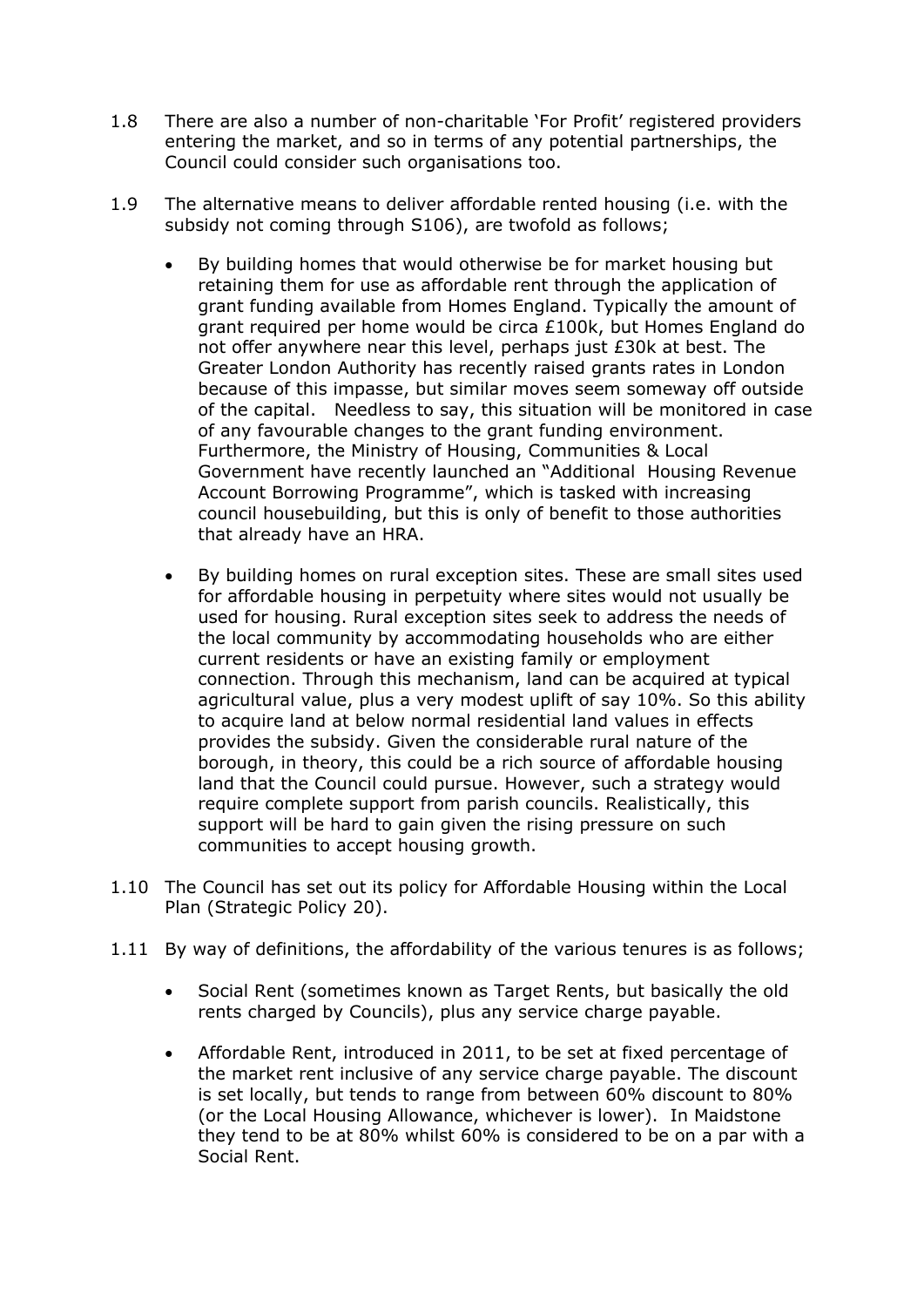- Shared Ownership, whereby the purchaser purchases a percentage of the equity in their home, and pays a subsidised rent on the part that they don't own.
- 1.12 The Local Plan seeks 883 new homes each year. If 37.5% of these were affordable, there would be 332 new affordable homes delivered each year in Maidstone over the LP period. Regrettably, over the past seven years, the delivery of affordable housing units has in fact averaged just 212 per annum (just 64% of the target).
- 1.13 Assuming an average new 2-bed property in Maidstone has a market value of £250k it would be transferred at around 60% of this value to an RP, so around £150k. Therefore, assuming 200 affordable homes per annum (based on current delivery rather than the target), the total new build affordable market in Maidstone is worth around £30m per annum.
- 1.14 Therefore if Maidstone did wish to re-enter the affordable housing market, a view would need to be taken as to what market share to aim to achieve. By way of an example, a 25% market share would mean a capital investment of £7.5m per annum (50 affordable homes per annum).
- 1.15 Furthermore, legal advice has confirmed that the Council cannot fix the transfer price (from the developer) of affordable housing, nor can it compel the developer to transfer them to the Council (or any of its subsidiaries). Accordingly to acquire stock the Council / HDP would need to compete (against RP's) on price and service to acquire stock from developers.

## **2. AVAILABLE OPTIONS**

- 2.1 Therefore, at this juncture, it is sensible to revisit the two concerns of the previous CHE Chair, as follows:
	- An insufficient supply of new build affordable rented housing.
	- The affordable rented housing that is provided is too expensive to the end-user.
- *2.2* The options that the Council has at its disposal to meet these concerns are as follows:
	- 1) To produce the Affordable Housing SPD but for the Council to continue to focus its efforts purely on growing its market rented portfolio within MPH.
	- 2) To produce the Affordable Housing SPD and to commence the process of creating a Wholly Owned Company (WOC), with just the Council providing the investment, of £7.5m pa over a 5-year period (£37.5m total) with a view to achieving a 25% market share of the S106 affordable housing market, and commence a programme of engagement with Parish Councils to gauge their appetite for bringing forward rural exception sites.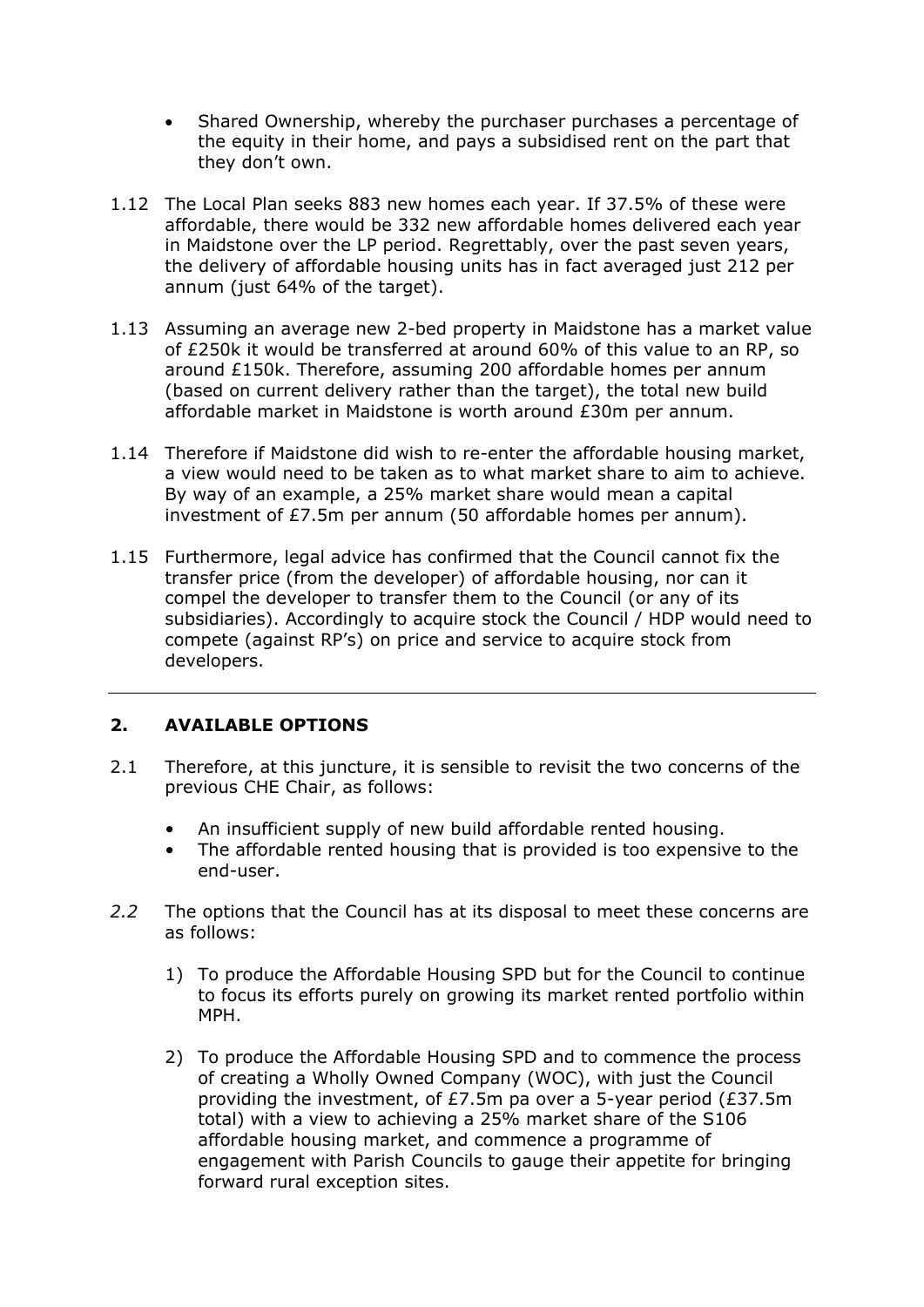- 3) To produce the Affordable Housing SPD and to commence the process of selecting a partner for an HDP, with a view to co-investment by both the Council and the partner, which both partners providing funding of £7.5m pa each (£15m pa total) over a 5-year period with a view to achieving a 50% market share of the S106 affordable housing market, and commence a programme of engagement with Parish Councils to gauge their appetite for bringing forward rural exception sites.
- 2.3 In terms of the evaluation of the three options, the following commentary should be read in conjunction with the advice from Trowers & Hamlins;

## **Option 1**

- Arguably, returning to the concerns of the previous Chair, wishing to see more affordable rented housing delivered (at lower rents than is currently the case), this could be facilitated by introducing a robust Supplementary Planning Guidance document, to build upon the foundations of SP20. In theory, an HDP isn't required to achieve this goal.
- That said, with the Council taking just an "enabling" role since the transfer of its stock, arguably, developers working solely with RP's hasn't delivered the outcomes required in terms of the quantum or affordability either, with the housing waiting list and the amount of homelessness on the rise too.

#### **Option 2**

- This option should be dismissed for the following reasons;
	- A WOC couldn't be sure to shelter the properties held within it from the Right to Buy.
	- A WOC would be inefficient in terms of VAT, as it would need to pay VAT on the management service that it would need to procure from the RP partner.
	- It would be difficult to demonstrate that the WOC wasn't a HRA in all but name, and so, it could lead to this (the HRA) having to be reopened. I.e. a WOC cannot be legally justified if it is just a means to remove the RTB.
	- If the HRA was ultimately re-opened, the funding could no longer be through the preferred prudential borrowing route, as within an HRA the funding would be much more constrained (if not almost completely curtailed).

#### **Option 3**

 To be seen to be actively involved in the ownership and delivery of affordable housing, to include co-branding with the RP partner would most likely enhance the reputation of the Council.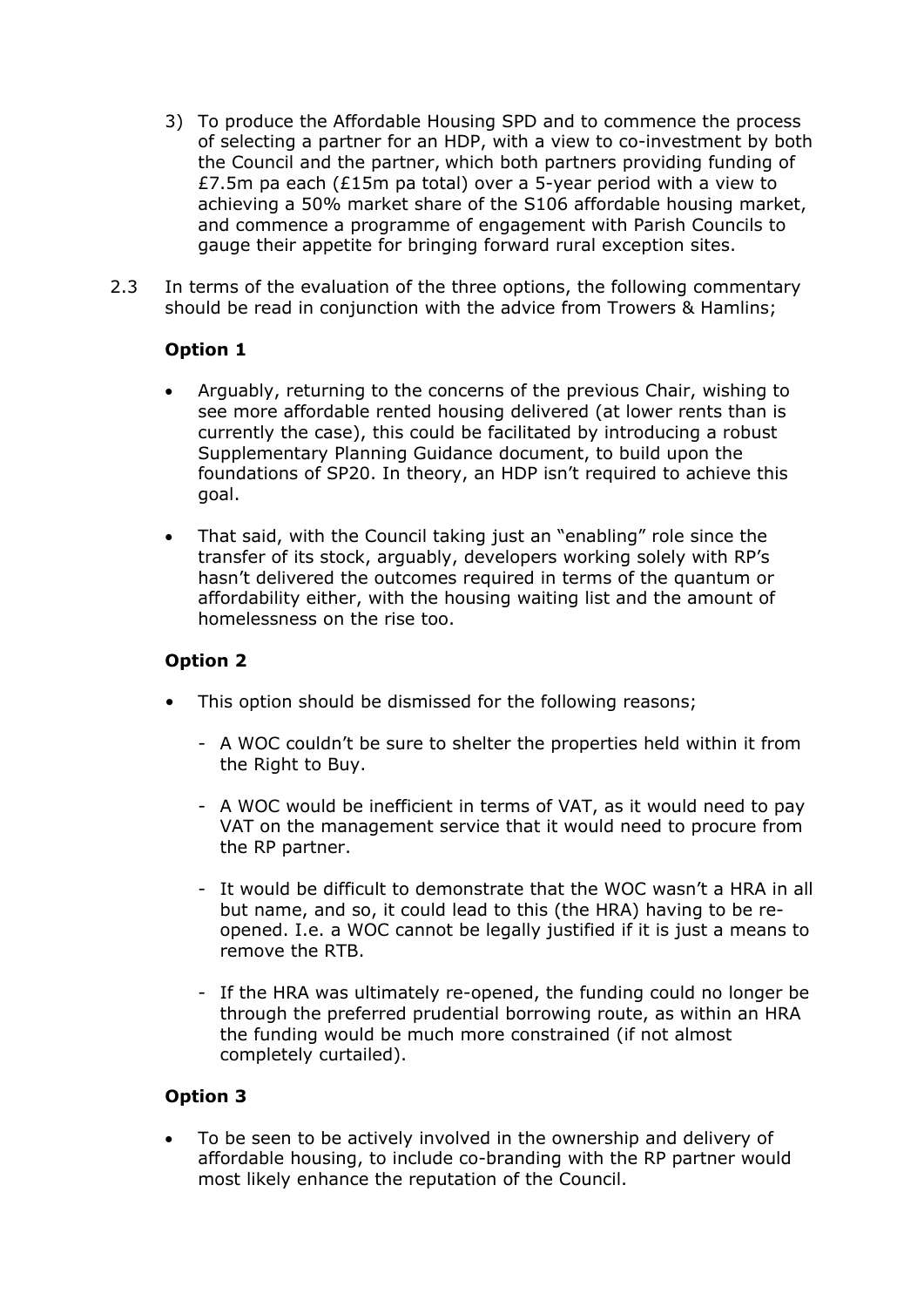- The Council could use the advantageous borrowing rates available through prudential borrowing, to either make a modest margin by "onlending" the borrowing to the HDP at a premium, or allow the HDP to pass this benefit onto the end user in the form of lower rents chargeable.
- In time, were the HDP to flourish and to gain market share, a benefit would ultimately be the consolidation of stock ownership in the borough, so potential advantages in terms of lettings and service delivery.
- It is possible that the developers would welcome the opportunity to "treat" with the Council HDP, and so it could bring about easier and swifter agreement of S106 agreements with developers.
- By being an active participant in the market, the Council could play a part in ensuring that a policy compliant affordable housing is delivered, rather than it being watered down as is sometimes the case at present.
- 2.4 However, the disadvantages could be as follows:
	- Competing in the S106 market wouldn't actually mean any additional delivery of affordable housing above and beyond what could reasonably be expected through the existing RP's. To create additional supply, the Council would need to work in partnership with Parish Councils to bring forward rural exception sites too, but this approach could of course be explored further post the formation of a HDP.
	- By investing say £7.5m per annum in affordable housing, this would bring about opportunity costs in the context of other investments.
	- Since the Member workshop, the Council has commissioned specialist planning advice that has confirmed that it would not be possible to compel developers to transfer affordable housing to the Council or a Council entity, nor for the council to set the transfer prices of affordable housing from the developer, as they must have freedom to create a market for their product from a range of RP's. So the HDP would be in competition to secure S106 stock with RP's.
	- The governance structure would be complex and so would require a long term commitment to partnership working from those taking seats on the Board. I.e. were the partnership to be unsuccessful and be disbanded, this would be damaging to the Council's reputation.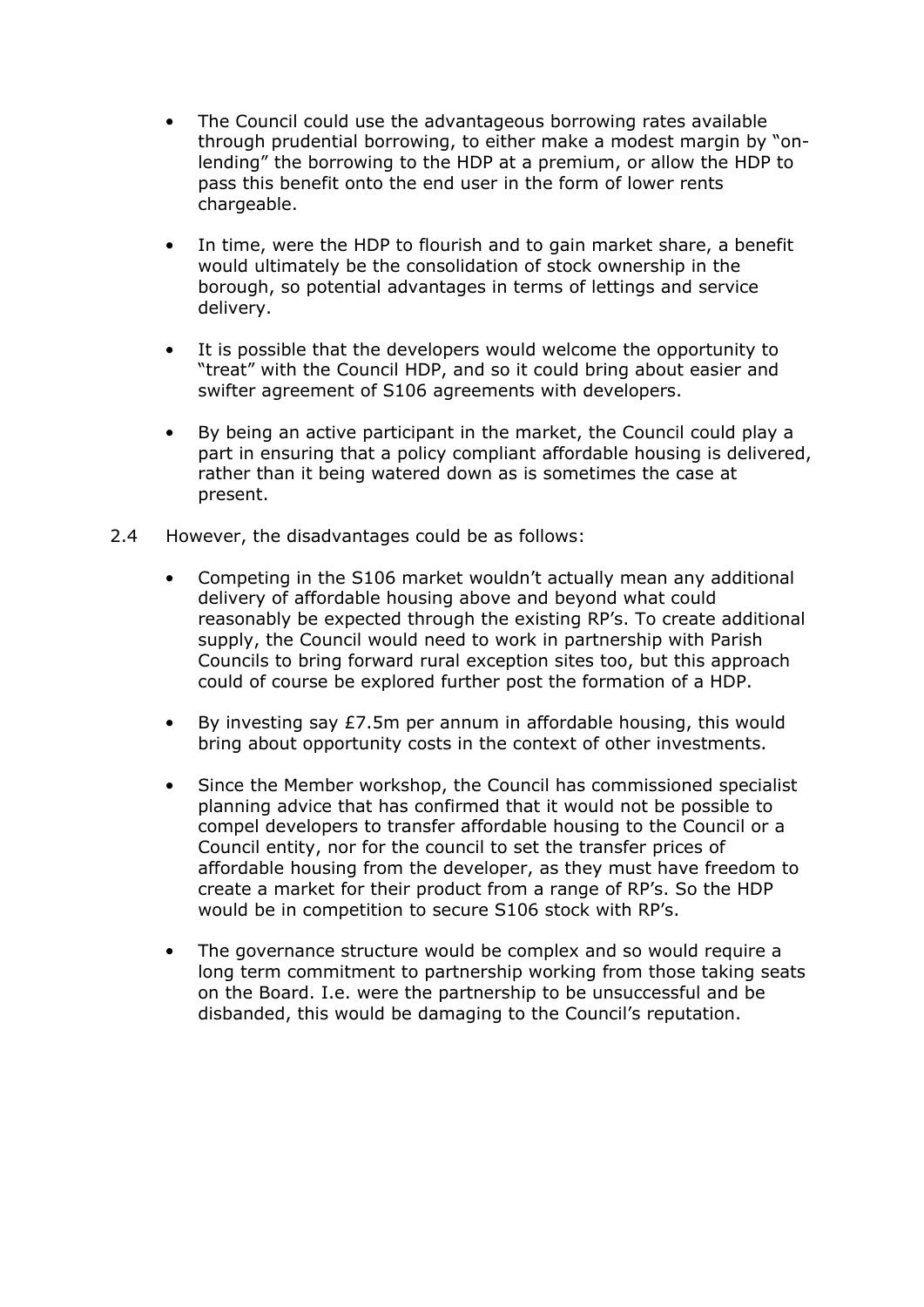#### **3. PREFERRED OPTION AND REASONS FOR RECOMMENDATIONS**

- 3.1 This is a very finely balanced judgement, but taking all matters into account, were the Council to pursue a HDP it is difficult to see that this wouldn't give better outcomes in terms of service, affordability, and profile.
- 3.2 Therefore the recommendation is:
	- 3) To produce the Affordable Housing SPD and to commence the process of selecting a partner for an HDP, with a view to co-investment by both the Council and the partner, which both partners providing funding of £7.5m pa each (£15m pa total) over a 5-year period with a view to achieving a 50% market share of the S106 affordable housing market, and commence a programme of engagement with Parish Councils to gauge their appetite for bringing forward rural exception sites.

#### **4. RISK**

- 4.1 The risks of creating an HDP could be as follows;
	- An increased capital program for the Council, so increased borrowing, and so the risk that the investments made (in affordable housing) do not deliver the anticipated financial returns. This could be mitigated by setting a robust suite of financial return hurdle rates for the investments, and a rigorous approval and due diligence approach as per the approach in place with MPH.
	- That the HDP might falter, if both parties aren't able to commit to the principles of long term partnership working. This could be mitigated by agreeing carefully crafted vision, values and objectives statements at the outset.
	- In terms of meeting customer expectations for service delivery, the Council would be in the hands of the partner RP, as it would be them providing the frontline services. This could be mitigated by agreeing the correct service standards at the outset, and well as undertaking the necessary due diligence on potential partners too.
	- Given that the RP partner would deliver the frontline customer services, the Council could struggle to realise the "public relations" benefit of its investment. This could be mitigated by demanding a high quality duel-branding regime for all properties acquired by the HDP, so that customers and all stakeholders fully understand the role the Council has played in co-funding the homes.
	- Over the years, the affordable housing sector has been subject to sudden and unexpected policy changes from government that have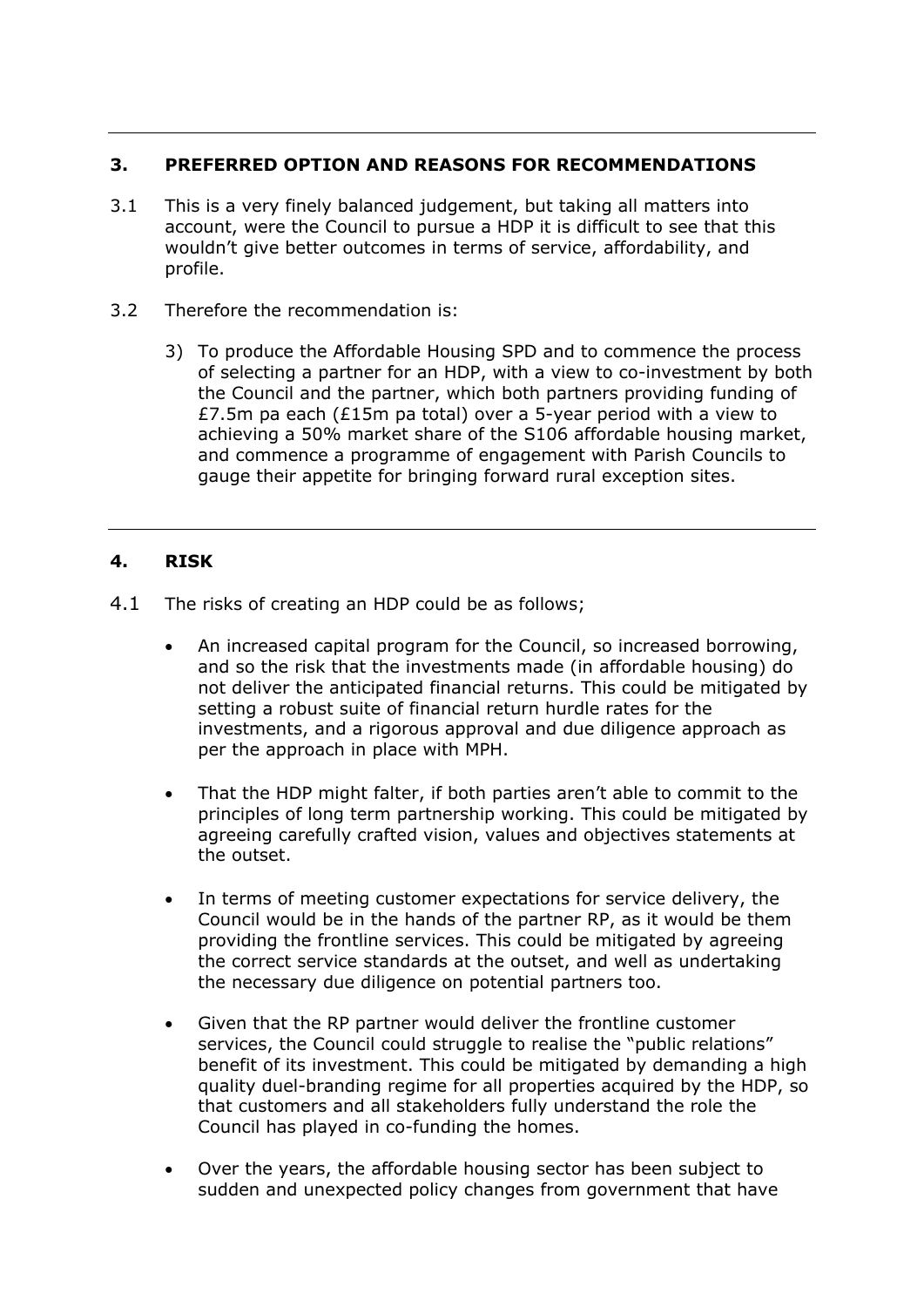altered, and in some cases harmed the investment environment. These include changes to rent setting and RTB policies. Matters such as this cannot necessarily be mitigated, although at the present time, the government is "making the right noises" in terms of creating the right environment to bring councils back to delivering affordable housing.

## **5. CONSULTATION RESULTS AND PREVIOUS COMMITTEE FEEDBACK**

5.1 Based on the response from Members at the briefing back in November 2017, officers concluded that there was definitely a remit to explore the merits of a HDP further. However, there were some reservations voiced as to the potential difficulties of partnership working (with an RP) and it was requested that the Council explore the merits of a structure whereby the Council is the sole investor. This has been done within this report, and is addressed in some detail within the annex too.

#### **6. NEXT STEPS: COMMUNICATION AND IMPLEMENTATION OF THE DECISION**

- 6.1 If the recommendation is approved, the following would be undertaken;
	- That this report, together with a positive endorsement from CHE, be referred to the Policy & Resources Committee to secure it's in principle support for the venture, given the financial capital commitment that would likely be required and the risk profile.
	- Commission specialist lawyers to further develop the preferred HDP model and use this as a basis for soft market testing with the top ten stock owning RP's in the borough.
	- Assuming that this demonstrates a reasonable amount of market appetite, devise a partner selection process in conjunction with the specialist lawyer and the "in-house" procurement team, and bring this back to the CHE Committee for consideration and to agree the next steps thereafter.

## **7. CROSS-CUTTING ISSUES AND IMPLICATIONS**

| <b>Issue</b>                                    | <b>Implications</b>                                                                                                                                                                                  | Sign-off                               |
|-------------------------------------------------|------------------------------------------------------------------------------------------------------------------------------------------------------------------------------------------------------|----------------------------------------|
| <b>Impact on Corporate</b><br><b>Priorities</b> | Accepting the recommendations<br>will materially improve the<br>Council's ability to achieve a<br>home for everyone. We set out<br>the reasons other choices will<br>be less effective in section 2. | Director of<br>Regeneration<br>& Place |
| <b>Risk Management</b>                          | Already covered in the risk<br>section.                                                                                                                                                              | Director of<br>Regeneration            |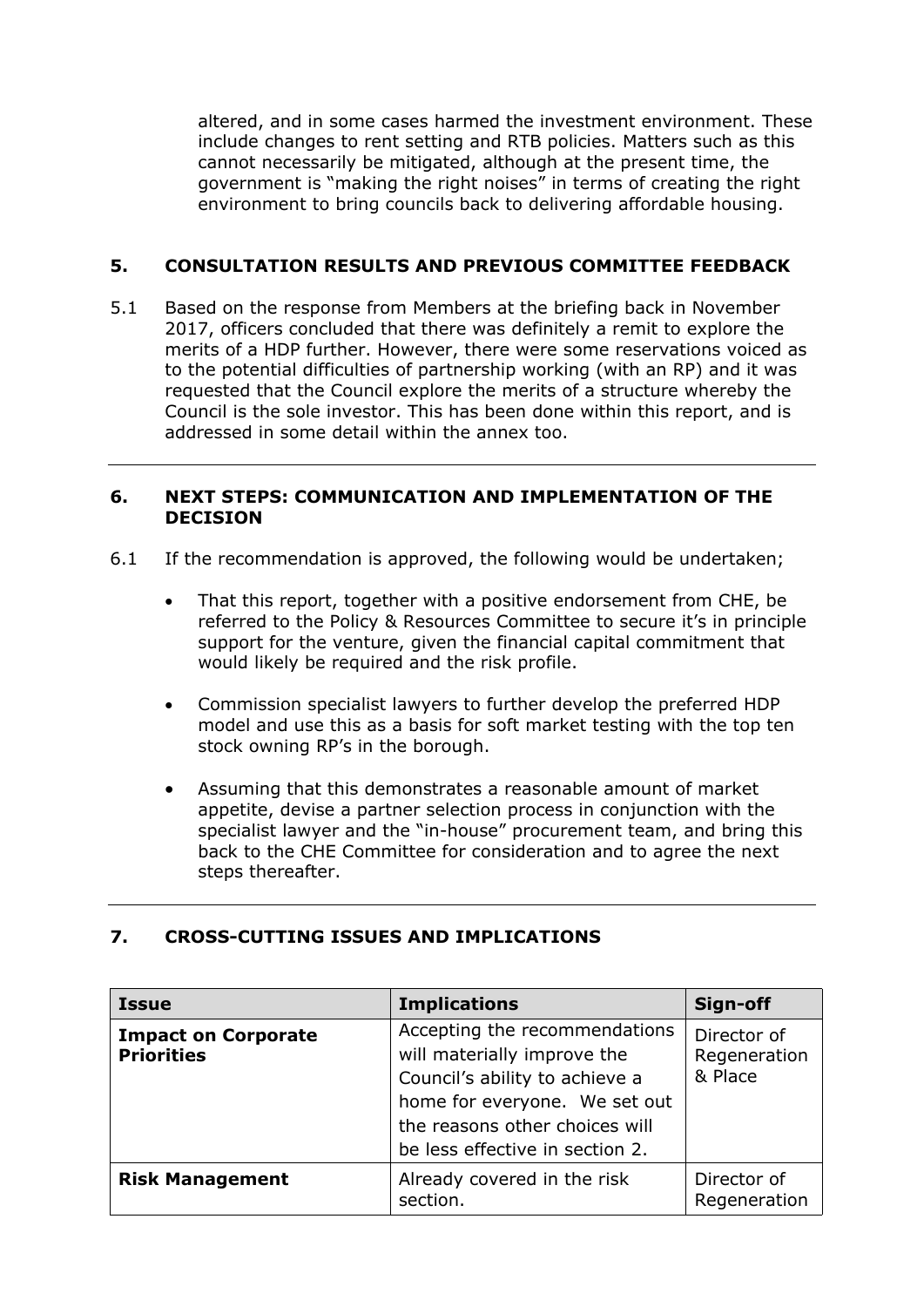|                  |                                                                                                                                                                                                                                                                                                                                                                                                                                                                                                                                                                                                                                                                                                                                                                                                                                                                                                                                                                                | & Place                                |
|------------------|--------------------------------------------------------------------------------------------------------------------------------------------------------------------------------------------------------------------------------------------------------------------------------------------------------------------------------------------------------------------------------------------------------------------------------------------------------------------------------------------------------------------------------------------------------------------------------------------------------------------------------------------------------------------------------------------------------------------------------------------------------------------------------------------------------------------------------------------------------------------------------------------------------------------------------------------------------------------------------|----------------------------------------|
| <b>Financial</b> | Accepting the recommendations<br>will demand new spending of<br>£37.5m to be added to the<br>Council's capital programme,<br>which would need to be funded<br>from borrowing. This would<br>require consideration in the<br>context of the existing capital<br>programme, to ensure that the<br>overall level of borrowing<br>remains prudent.                                                                                                                                                                                                                                                                                                                                                                                                                                                                                                                                                                                                                                 | Head of<br>Finance                     |
| <b>Staffing</b>  | We will need access to extra<br>expertise to deliver the<br>recommendations, as set out in<br>section 3.                                                                                                                                                                                                                                                                                                                                                                                                                                                                                                                                                                                                                                                                                                                                                                                                                                                                       | Director of<br>Regeneration<br>& Place |
| Legal            | The Council has the legal power<br>to set up the Housing Delivery<br>Partnership (HDP), under<br>Section 1(1) of the Localism Act<br>2011, which empowers the<br>Council to do "anything that<br>individuals generally may do".<br>See other enabling legal powers<br>in Appendix 1 of Trowers and<br>Hamlins report (the "Report").<br>Detailed consideration should<br>be given to the Report as it<br>touches on various elements<br>required for consideration in<br>establishing the HDP. In<br>particular and as set out in the<br>report careful consideration<br>should be given to the Council's<br>affordable housing policy<br>(paragraph 4.7 of the Report).<br>In addition to the above, the<br>procurement implications<br>relating to the HDP are set out<br>in the Report. In particular<br>paragraph 9.1 of the report<br>states that "the establishment<br>of a joint venture between the<br>Council and an RP will not in<br>and of itself be caught by the | Legal Team                             |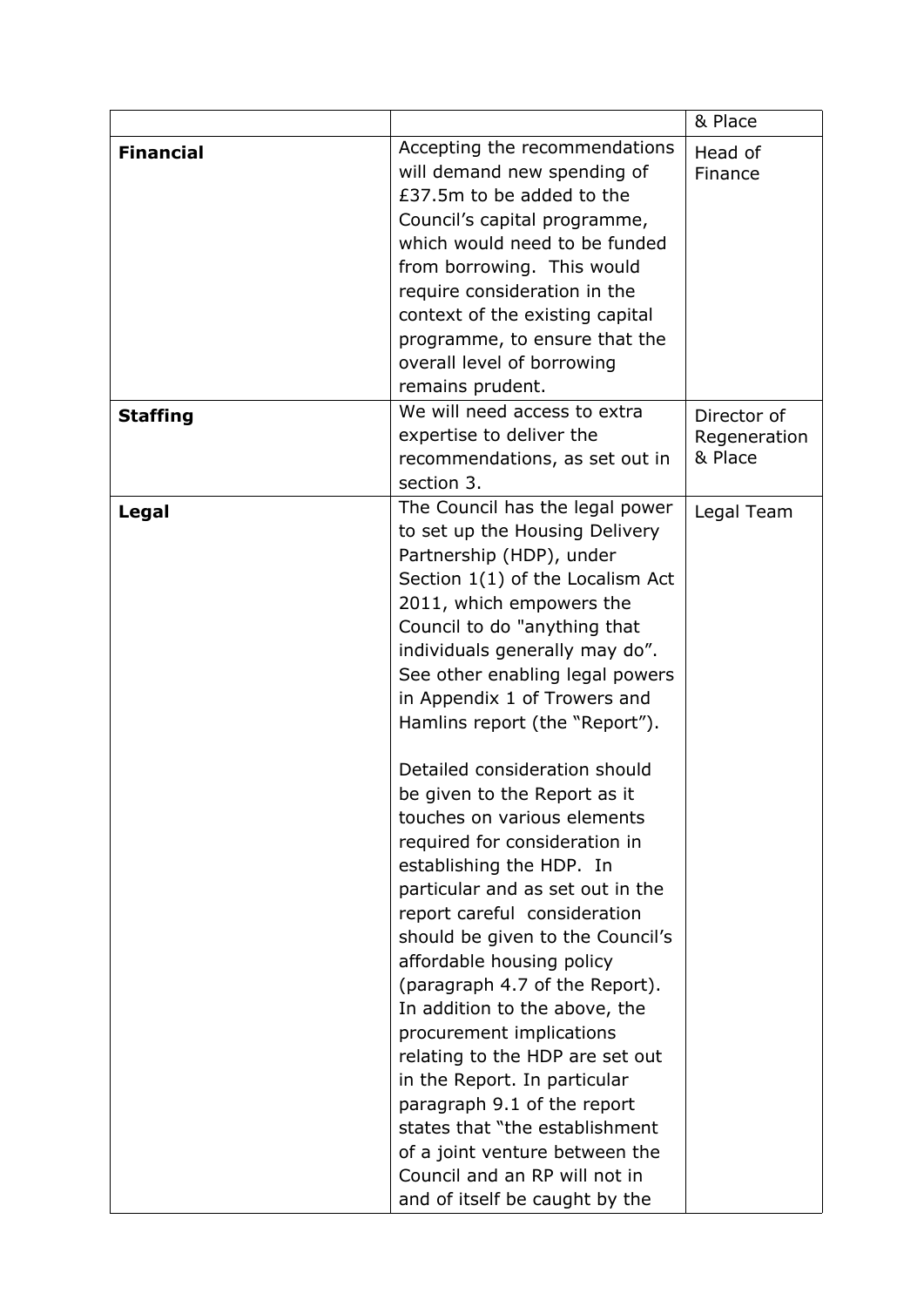|                                              | public procurement rules as no<br>contract for goods, works or<br>services is involved."                                                                                                                                                                                                                                                                                                                                                                                                                                                                           |                                                  |
|----------------------------------------------|--------------------------------------------------------------------------------------------------------------------------------------------------------------------------------------------------------------------------------------------------------------------------------------------------------------------------------------------------------------------------------------------------------------------------------------------------------------------------------------------------------------------------------------------------------------------|--------------------------------------------------|
|                                              | It is however <b>my view</b> that for<br>the Council to achieve best<br>value in setting up the HDP<br>(including obtaining innovative<br>solution from the industry), a<br>full tender exercise should be<br>undertaken to procure a<br>Registered Provider partner for<br>the Council. The reason for this<br>is because the Registered<br>Provider will be building houses<br>(or procure the building and<br>delivery of the houses), which<br>equates to a works contract<br>under the Public Contracts<br>Regulations 2015.<br>Due regard should also be had |                                                  |
| <b>Privacy and Data</b><br><b>Protection</b> | to all planning issues.<br>Accepting the recommendations<br>will increase the volume of data<br>held by the Council. We will<br>hold that data in line with the<br>relevant provisions of the Data<br>Protection Act 2018.<br>We also recognise the<br>recommendations may impact<br>what information the Council<br>holds on its residents. As such<br>the Council's Privacy and Data<br>Protection policy (as the case<br>may be) vis-à-vis the relevant<br>provisions of the Data<br>Protection Act 2018 will be<br>complied with.                              | Legal Team                                       |
| <b>Equalities</b>                            | The proposed change to policy<br>is in the early stages of<br>development. Once the<br>proposal has been refined and<br>agreed, an EIA will be                                                                                                                                                                                                                                                                                                                                                                                                                     | Equalities<br>and<br>Corporate<br>Policy Officer |